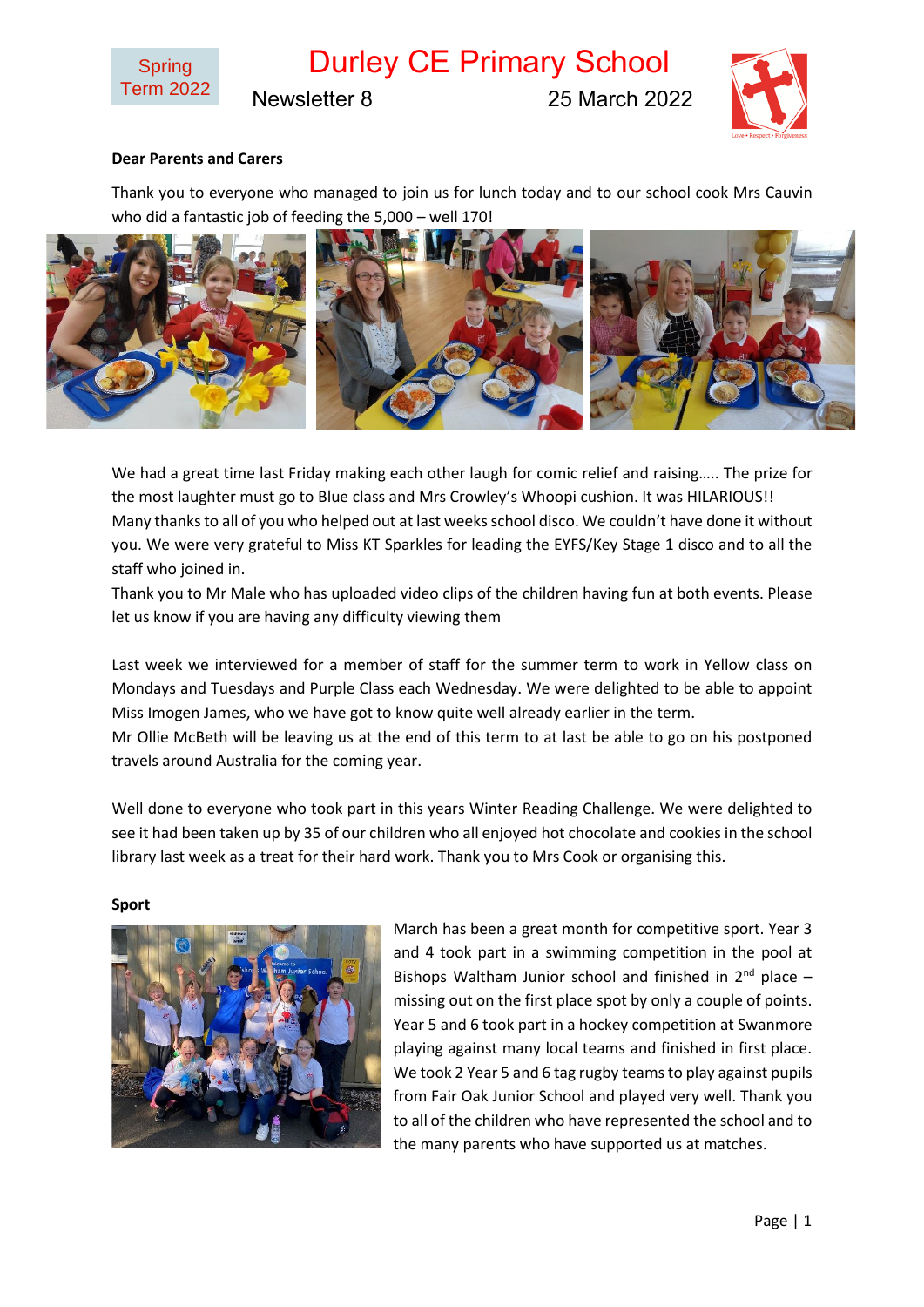# **Covid-19**

This week we have had a few staff and pupil absences due to Covid-19. Please can I remind you that we are currently still following Government guidance which states that if you do test positive, you should self-isolate for 5 days or after that until you have two negative tests on consecutive days. We have also had a few cases of chicken pox which is also a 5 day isolation period.

Next week (Friday 1 April), the next phase of the Government's 'Living with Covid' plan comes into effect. This means, free mass symptomatic and asymptomatic testing will end and will instead be targeted towards the most vulnerable. People with Covid symptoms will be asked to exercise personal responsibility when deciding whether to stay at home - until then they are still advised to do so. We are waiting further details on what this means in reality and whether Covid will be subject to infectious diseases guidance.

### **Durley School Association**

I am delighted to see that we have had many of you stepping forward to volunteer to be on the DSA committee or/and to help out at events. We held our first meeting this week of the new committee and have put a few dates in the diary for up-coming events (please look for the dates at the end of this letter). We look forward to updating you on the new team. The very popular ice cream Friday will be returning at **3:30pm on Friday 29 April,** regardless of the weather, which is at the end of the first week back after the Easter break. Please look out for a letter next week for you to be able to reserve ice creams and lollies which can be paid for on the day on the school playground.

# **Music Concert for Parents of pupils who have peripatetic music lessons**

We are very keen to go ahead with our music concert next **Wednesday 30 March at 2:30pm** in the school hall despite the recent unavoidable absence of our music teachers. Due to staff

absence, the Year 3 recorder group will not be performing on this occasion. We look forward to hearing them play next term.

# **Walk for Ukraine**

.

Thank you to everyone who has supported our Appeal for the Ukraine during LENT. We have raised an incredible £2 944 + £447.25 gift aid = **£3 391.25**

### **School Easter Service – Holy Cross Church Friday 8 April 2022 1:30pm**

Holy Cross Church is a wonderful venue for a church service, but it is a very small space. We have decided to go ahead and invite families across the school to join us in the church on our final afternoon of term as it is such a lovely occasion however, we are asking for a limit of visitors to a maximum of 2 people per family. The service will be followed by hot cross buns and refreshments back in the school hall. We will be leaving school at 1:10pm and are always very grateful for help walking the children up to the church.



### **Please note any additions or necessary changes to the diary dates.**

**Diary Dates for the Spring Term 2022**

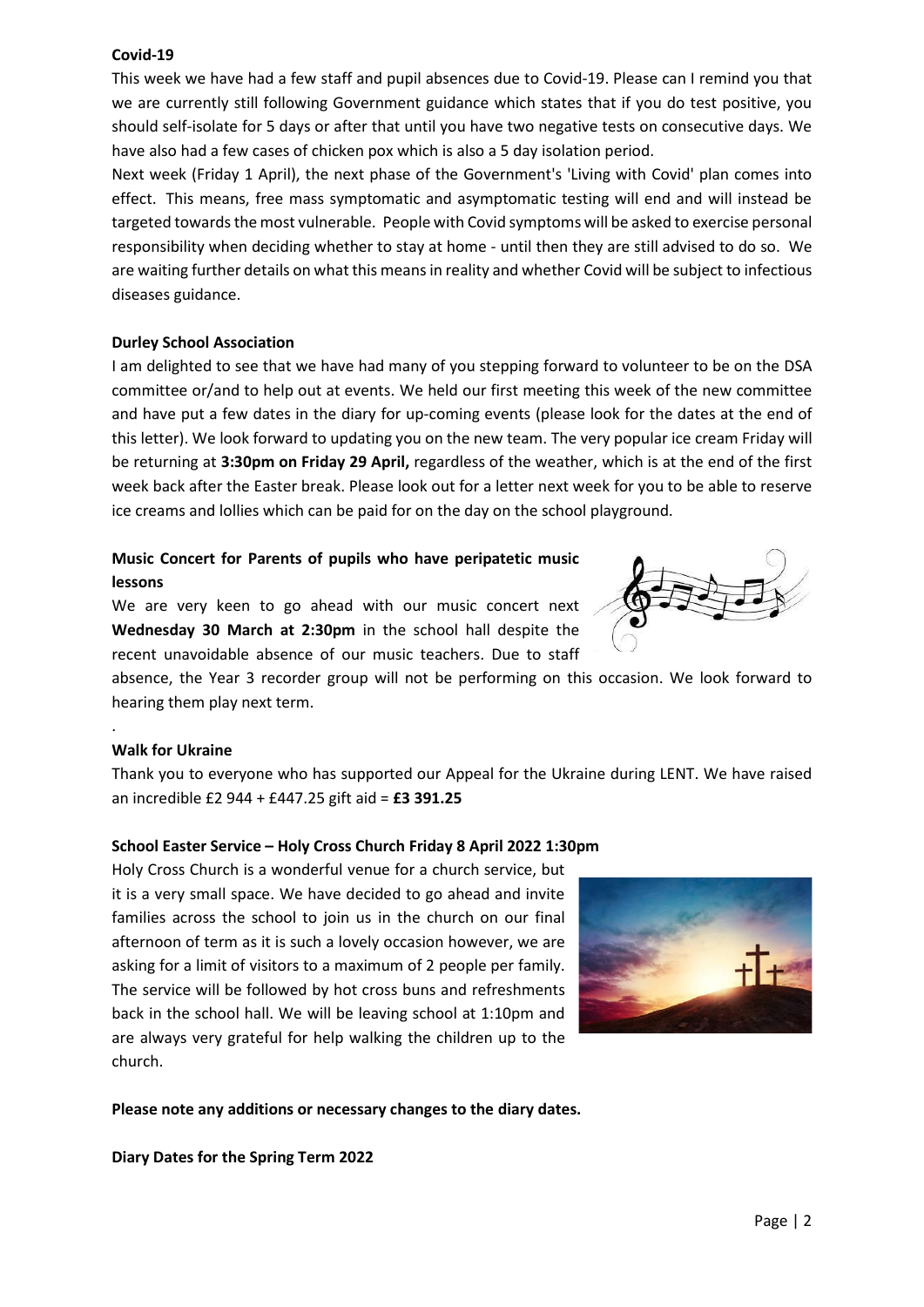| Friday 25 March           | 11:45am and 12:15pm - Lunch for women who help us.                            |
|---------------------------|-------------------------------------------------------------------------------|
| <b>Sunday 27 March</b>    | 10:00am Church in school for Mothering Sunday. Everyone is most<br>welcome    |
| <b>Wednesday 30 March</b> | 2:30pm Music concert for pupils taking peripatetic music lessons              |
| <b>Monday 4 April</b>     | Viking day for Green and Red classes - please come dressed up as a<br>Viking! |
| <b>Tuesday 5 April</b>    | Wyvern Cluster vocal festival in Thornden Hall (new date)                     |
| <b>Thursday 7 April</b>   | KS2 singing to the luncheon club in the Memorial Hall                         |
| <b>Friday 8 April</b>     | 1:30pm Easter Service in Holy Cross Church.                                   |

**Diary Dates for the Summer Term 2022**

| <b>Monday 25 April</b>   | 8:45am return to school after the Easter Break                    |
|--------------------------|-------------------------------------------------------------------|
| Friday 29 April          | 3:30pm return of Ice Cream Friday on the school playground!       |
| Monday 2 May             | <b>Bank Holiday</b>                                               |
| <b>Monday 9 May</b>      | <b>Y6 SAT's National Testing week</b>                             |
| $9 - 11$ May             | Year 3/4 residential trip to Beaulieu                             |
| Thursday 12 May          | 4:30-6:00pm DSA Family Bingo/Quiz evening with Pizza              |
| 16-20 May                | Year 5/6 residential visit to Isle of Wight                       |
| 16-20 May                | <b>Walk to School Week</b>                                        |
| <b>Tuesday 24 May</b>    | Photographer in school - class and whole school photo.            |
| Friday 27 May            | 3:30pm Ice Cream Friday on the school playground                  |
| $30$ May $-3$ June       | <b>Half Term Break</b>                                            |
| Saturday 4 June          | School display in the Memorial Hall in celebration of the Queen's |
|                          | Platinum Jubilee- Please come along.                              |
| Monday 6 June            | School In-service training day for staff.                         |
| <b>Tuesday 7 June</b>    | School re-opens after half term break                             |
| <b>Tuesday 7 June</b>    | Blue and Yellow Class visit to Manor Farm, Botley                 |
| Thursday 16 June         | 7:30-8:30pm September 2022 new intake meeting for parents         |
| Saturday 18 June         | <b>Church Fete at Wintershill Hall</b>                            |
| <b>Wednesday 22 June</b> | 1:30pm Sports Day                                                 |
| Thursday 23 June         | Year 6 leavers service Portsmouth Cathedral. Children only.       |
| Thursday 30 June         | 5:00-6:00pm Family Reading Night                                  |
| Saturday 2 July          | <b>School Summer Fayre</b>                                        |
| <b>Tuesday 5 July</b>    | Wyvern College transition day - parents to transport children     |
| <b>Tuesday 5 July</b>    | 9:15-10:30am Whole School transition to September classes         |
| Thursday 7 July          | 2:15pm Music concert                                              |
| Tuesday 12 July          | 1:15pm and 6:30pm KS2 Production                                  |
| <b>Wednesday 13 July</b> | 6:30pm KS2 Production                                             |
| Thursday 14 July         | <b>Annual Report to Parents</b>                                   |
| <b>Wednesday 20 July</b> | 1:30pm Leavers service. Holy Cross Church. Whole School.          |

**School in-service training days for 2022-2023**

**Thursday 1 September 2022 Friday 2 September 2022 Friday 2 December 2022**